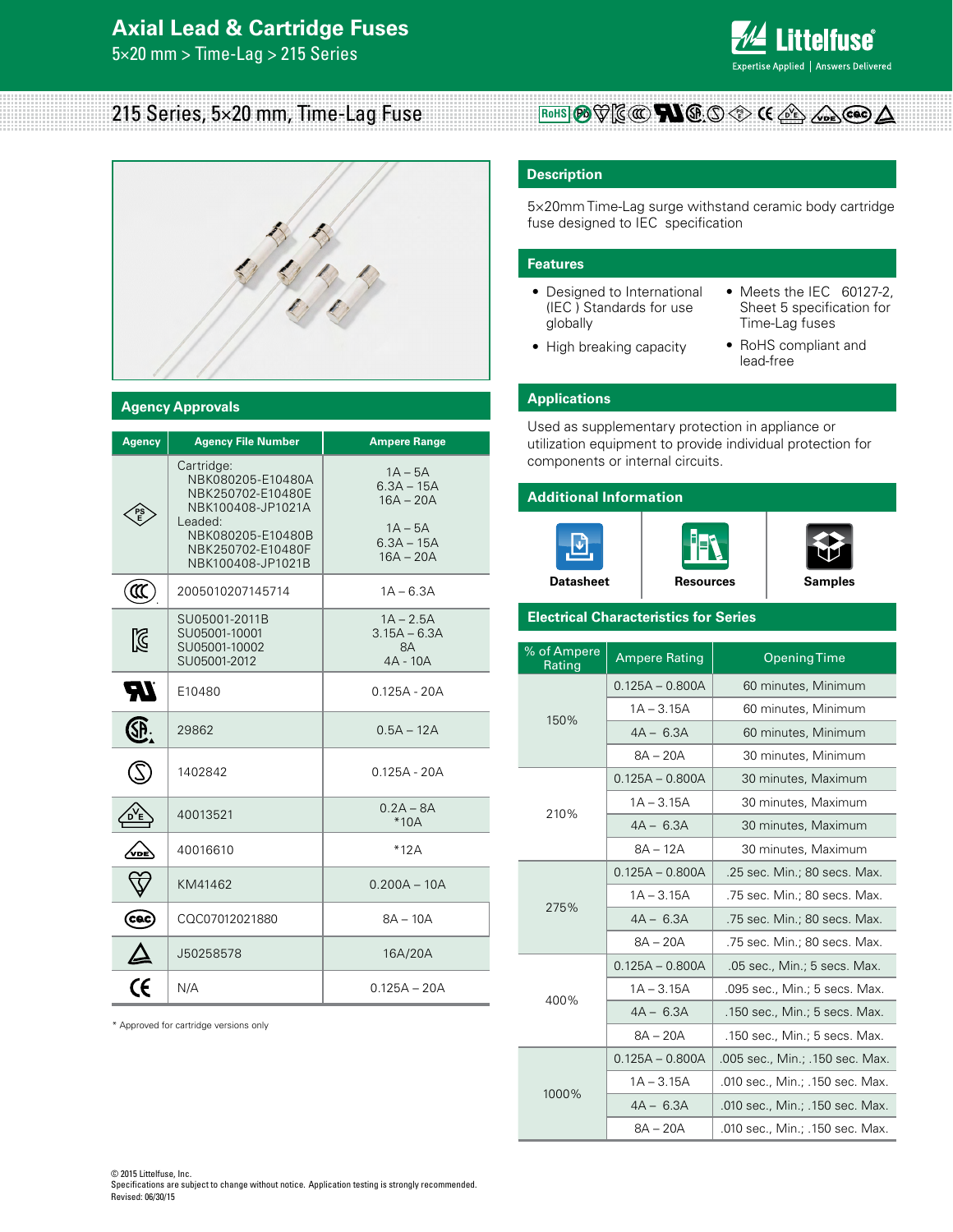# **Axial Lead & Cartridge Fuses**

5×20 mm > Time-Lag > 215 Series

|                    |                |                          |                            |                                         |                                                        | Maximum                                        | Maximum                                 | <b>Agency Approvals</b>   |                |                |             |                           |          |                           |       |          |               |          |             |
|--------------------|----------------|--------------------------|----------------------------|-----------------------------------------|--------------------------------------------------------|------------------------------------------------|-----------------------------------------|---------------------------|----------------|----------------|-------------|---------------------------|----------|---------------------------|-------|----------|---------------|----------|-------------|
| Amp<br>Amp<br>Code | Rating         | Voltage<br>Rating<br>(V) | Interrupting<br>Rating     | Nominal<br>Cold<br>Resistance<br>(Ohms) | Nominal<br>Melting<br>$ ^{2}t$<br>(A <sup>2</sup> sec) | Voltage<br>Drop at<br>Rated<br>Current<br>(mV) | Power<br>Dissipation<br>at 1.5ln<br>(W) |                           | <b>PS</b><br>E | $^{\circledR}$ |             | $\mathbb{E}$ $\mathbb{Z}$ |          | $\mathbb{C}$              | 企     | $\infty$ | $\circled{c}$ | $\Delta$ | $\epsilon$  |
| .125               | 0.125          | 250                      |                            | 11.4455                                 | 0.0330                                                 | 2600                                           | 1.6                                     |                           |                |                |             | $\times$                  |          | $\times$                  |       |          |               |          | $\times$    |
| .160               | 0.16           | 250                      |                            | 7.1000                                  | 0.0465                                                 | 2400                                           | 1.6                                     |                           |                |                |             | X                         |          | X                         |       |          |               |          | X           |
| .200               | 0.2            | 250                      |                            | 1.8400                                  | 0.340                                                  | 2100                                           | 1.6                                     | $\mathsf{X}$              |                |                |             | X                         |          | $\times$                  | X     |          |               |          | $\mathsf X$ |
| .250               | 0.25           | 250                      |                            | 1.2400                                  | 0.545                                                  | 1500                                           | 1.6                                     | X                         |                |                |             | X                         |          | X                         | X     |          |               |          | $\times$    |
| .315               | 0.315          | 250                      |                            | 0.8800                                  | 0.975                                                  | 1100                                           | 1.6                                     | $\mathsf X$               |                |                |             | $\times$                  |          | X                         | X     |          |               |          | $\times$    |
| .400               | 0.4            | 250                      |                            | 0.5825                                  | 1.325                                                  | 1000                                           | 1.6                                     | X                         |                |                |             | X                         |          | X                         | X     |          |               |          | $\mathsf X$ |
| .500               | 0.5            | 250                      |                            | 1.1675                                  | 0.420                                                  | 850                                            | 1.6                                     | $\mathsf X$               |                |                |             | X                         | X        | $\boldsymbol{\mathsf{X}}$ | X     |          |               |          | $\times$    |
| .630               | 0.63           | 250                      |                            | 0.7200                                  | 0.635                                                  | 650                                            | 1.6                                     | X                         |                |                |             | X                         | X        | X                         | X     |          |               |          | X           |
| .800               | 0.8            | 250                      |                            | 0.4675                                  | 0.975                                                  | 500                                            | 1.6                                     | $\mathsf X$               |                |                |             | X                         | X        | $\boldsymbol{\mathsf{X}}$ | X     |          |               |          | $\mathsf X$ |
| 001.               | $\mathbf{1}$   | 250                      |                            | 0.1515                                  | 1.520                                                  | 350                                            | 2.5                                     | X                         | X              | X              | X           | X                         | X        | X                         | X     |          |               |          | X           |
| 1.25               | 1.25           | 250                      | 1500 A @<br><b>250 VAC</b> | 0.1074                                  | 3.200                                                  | 300                                            | 2.5                                     | $\mathsf X$               | X              | X              | X           | X                         | X        | $\boldsymbol{\mathsf{X}}$ | X     |          |               |          | $\times$    |
| 01.6               | 1.6            | 250                      |                            | 0.0707                                  | 6.830                                                  | 200                                            | 2.5                                     | $\mathsf X$               | X              | X              | X           | X                         | X        | X                         | X     |          |               |          | X           |
| 002.               | $\overline{2}$ | 250                      |                            | 0.0566                                  | 11.680                                                 | 190                                            | 2.5                                     | $\mathsf X$               | X              | X              | $\mathsf X$ | X                         | X        | $\boldsymbol{\mathsf{X}}$ | X     |          |               |          | $\times$    |
| 02.5               | 2.5            | 250                      |                            | 0.0386                                  | 22.290                                                 | 180                                            | 2.5                                     | X                         | X              | X              | X           | X                         | X        | X                         | X     |          |               |          | X           |
| 3.15               | 3.15           | 250                      |                            | 0.0283                                  | 43.255                                                 | 140                                            | $\overline{4}$                          | $\times$                  | $\times$       | $\times$       | $\times$    | X                         | $\times$ | $\boldsymbol{\mathsf{X}}$ | X     |          |               |          | $\mathsf X$ |
| 004.               | 4              | 250                      |                            | 0.0185                                  | 46.960                                                 | 100                                            | 4                                       | X                         | X              | X              | X           | X                         | X        | X                         | X     |          |               |          | X           |
| 005.               | 5              | 250                      |                            | 0.0153                                  | 66.095                                                 | 100                                            | $\overline{4}$                          | $\boldsymbol{\mathsf{X}}$ | X              | X              | X           | X                         | X        | X                         | X     |          |               |          | $\times$    |
| 06.3               | 6.3            | 250                      |                            | 0.0108                                  | 128.750                                                | 100                                            | 4                                       | X                         | X              | X              | X           | X                         | X        | X                         | X     |          |               |          | X           |
| 008.               | 8              | 250                      |                            | 0.0092                                  | 209.880                                                | 100                                            | 4                                       | $\mathsf X$               | X              |                | X           | X                         | X        | $\boldsymbol{\mathsf{X}}$ | X     |          | X             |          | $\times$    |
| 010.               | 10             | 250                      |                            | 0.0066                                  | 333.565                                                | 100                                            | 4                                       | $\times$                  | X              |                | X           | X                         | X        | X                         | $x^*$ |          | X             |          | X           |
| 012.               | 12             | 250                      |                            | 0.0061                                  | 515.500                                                | 100                                            | $\overline{4}$                          |                           | X              |                |             | X                         | X        | $\times$                  |       | $x^*$    |               |          | $\times$    |
| 015.               | 15             | 250                      |                            | 0.0033                                  | 1237.0                                                 | $N/A**$                                        | $N/A**$                                 |                           | X              |                |             | X                         |          | $x^*$                     |       |          |               |          | $\times$    |
| 016.               | 16             | 250                      | 500 A @ 250Vac             | 0.0031                                  | 1408.0                                                 | $N/A**$                                        | $N/A**$                                 |                           | X              |                |             | X                         |          | $x^*$                     |       |          |               | $\times$ | $\mathsf X$ |
| 020.               | 20             | 250                      | 400 A @ 250Vac             | 0.0023                                  | 2600.0                                                 | $N/A**$                                        | $N/A**$                                 |                           | X              |                |             | X                         |          | $x^*$                     |       |          |               | X        | X           |

X\* Approval for cartridge versions only

N/A\*\* - Please contact Littelfuse for details on these parameters

1A to 2A have an IR : 100A@500VAC, 4A to 6-3A have the IR : 100A@305 VAC and 1000A@72VDC

I<sup>2</sup>t test at 10x rated current.

# **Temperature Re-rating Curve**



Note: Rerating depicted in this curve is in addition to the standard derating of 25% for continuous operation.

| <b>Product Characteristics</b>         |                                                                                                        |  |  |  |  |
|----------------------------------------|--------------------------------------------------------------------------------------------------------|--|--|--|--|
| <b>Materials</b>                       | <b>Body:</b> Ceramic<br><b>Cap:</b> Nickel-plated Brass<br><b>Leads:</b> Tin-plated Copper             |  |  |  |  |
| <b>Terminal</b><br><b>Strength</b>     | MIL-STD-202, Method 211, Test Condition A                                                              |  |  |  |  |
| Solderability                          | MIL-STD-202 Method 208                                                                                 |  |  |  |  |
| Product<br><b>Marking</b>              | <b>Cap 1:</b> Brand logo, current and voltage ratings<br><b>Cap 2:</b> Agency approval markings        |  |  |  |  |
| <b>Operating</b><br><b>Temperature</b> | $-55^{\circ}$ C to $+125^{\circ}$ C                                                                    |  |  |  |  |
| <b>Thermal Shock</b>                   | MIL-STD-202, Method 107, Test Condition B (5)<br>cycles, $-65^{\circ}$ C to $+125^{\circ}$ C)          |  |  |  |  |
| <b>Vibration</b>                       | MIL-STD-202, Method 201                                                                                |  |  |  |  |
| <b>Humidity</b>                        | MIL-STD-202, Method 103, Test Condition A<br>(High RH (95%) and elevated temp (40°C) for<br>240 hours) |  |  |  |  |
| <b>Salt Spray</b>                      | MIL-STD-202, Method 101, Test Condition B                                                              |  |  |  |  |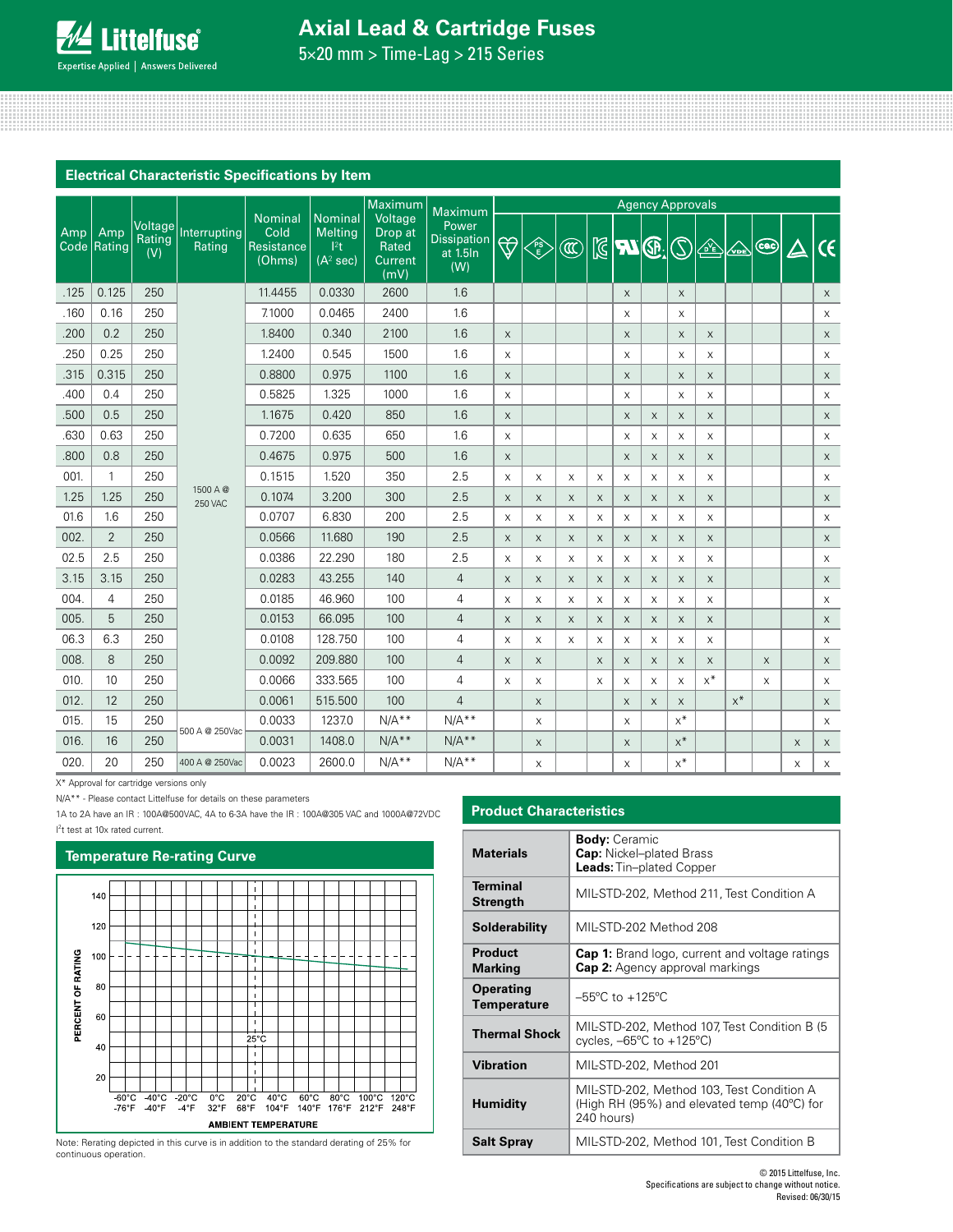# **Axial Lead & Cartridge Fuses**

5×20 mm > Time-Lag > 215 Series



### **Average Time Current Curves**





### **Soldering Parameters - Wave Soldering**



# **Recommended Process Parameters:**

| <b>Wave Parameter</b>                    | Lead-Free Recommendation          |  |  |  |  |
|------------------------------------------|-----------------------------------|--|--|--|--|
| Preheat:                                 |                                   |  |  |  |  |
| (Depends on Flux Activation Temperature) | (Typical Industry Recommendation) |  |  |  |  |
| Temperature Minimum:                     | $100^\circ$ C                     |  |  |  |  |
| Temperature Maximum:                     | $150^\circ$ C                     |  |  |  |  |
| Preheat Time:                            | 60-180 seconds                    |  |  |  |  |
| Solder Pot Temperature:                  | 260° C Maximum                    |  |  |  |  |
| Solder DwellTime:                        | 2-5 seconds                       |  |  |  |  |

# **Recommended Hand-Solder Parameters:**

Solder Iron Temperature: 350° C +/- 5°C Heating Time: 5 seconds max.

## **Note: These devices are not recommended for IR or Convection Reflow process.**

### **Different values of A and B available, please contact the Littelfuse sales representative in your region:**



For the pigtailed fuse, please follow the recommendations below for axial lead forming and mounting into PCB:

# **Lead forming:**

The distance C between cap flat surface and axial lead shall be greater than 1.0 mm.

# **PCB mounting:**

The distance between PCB and fuse cap is recommended to be a minimum of 1.5 mm.